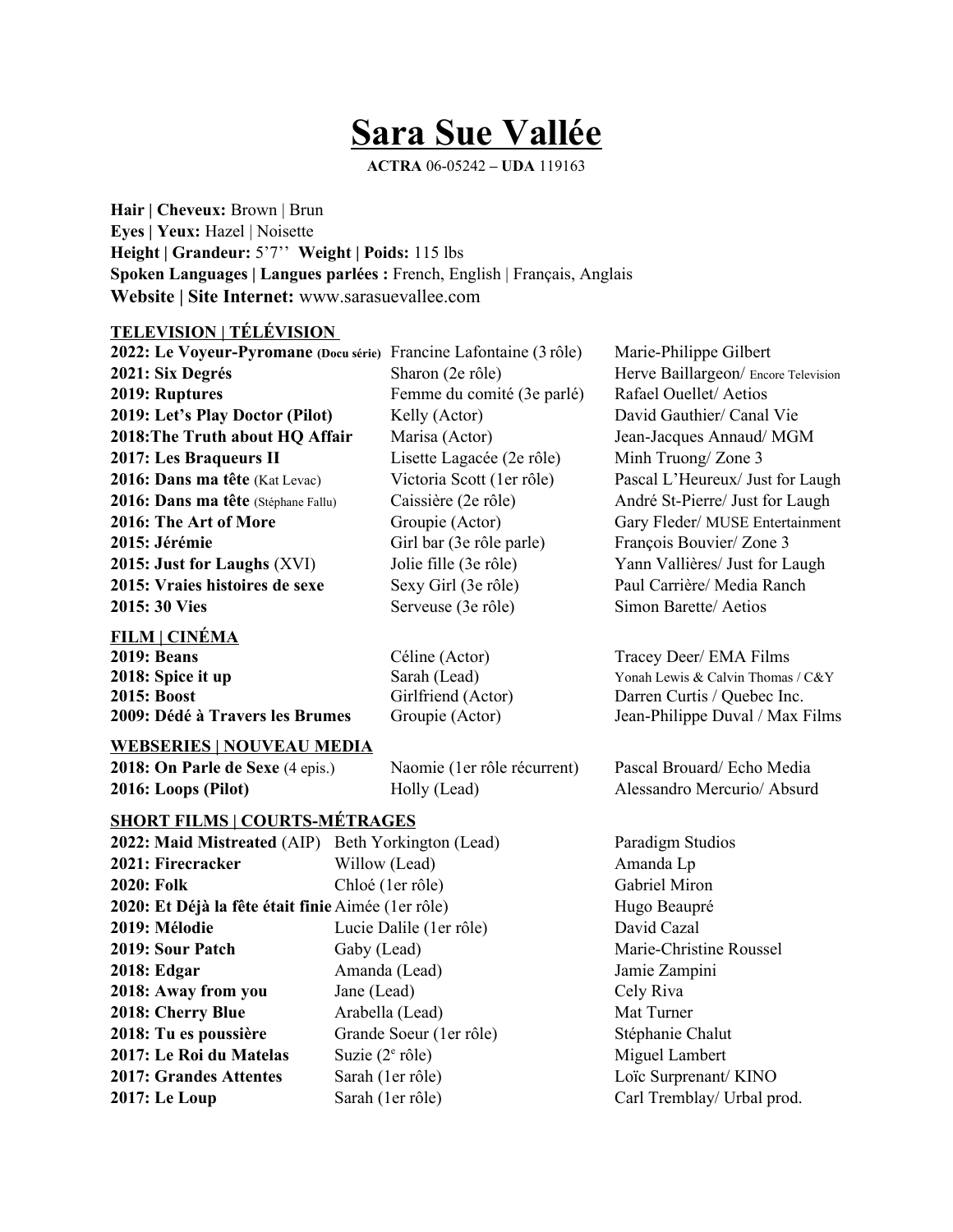**2016: Checkers** (short AIP) Young woman (Supporting) Didier Théodore/ Dima Films **2016: Voyage vers le Future** Grande Soeur (1er rôle) Michael Alvarado/ KINO **2015: Jade Aba** (1er rôle) **Clément Rodrigue/ Concordia Clément Rodrigue/ Concordia 2015: Noir** Claudie (1er rôle) Chris Rob/ Concordia **2014: Abacus My Love** Elle (Lead) Rebeccah Love/ Ryerson **2014: Post-it** Lea (Lead) Carinne Leduc/ Collider Films **2012: Creep** Amie (Lead) Seugmin Jungho Park/ SVA **2012: The Orchestrator** Luna (Lead) Carl Aidt/ Digital Film Academy **2012: Talk** Jane (Supporting) Kanin Koon

### **MUSIC VIDEO | VIDÉOCLIP**

**2018:Justin Saladino** (All you Ever Need) Girl of Interest (SOC) Mat Turner/ Bros Inc **2017: Leopard (Ice Cream)** Lead (SOC) Issam Kechouri/ Moment Factory **2017:Story Untold (All the same)** Lead (Annie) Alexandre Richard/ Les Orphelins **2016:Dear Youth** (Reprise) Supporting Sean Colby/ One Thought **2015:Les deux Frères** (33 Tours) Supporting Sébastien Iannuzzi/ Bien Joué **2013: Hunter Valentine** Supporting Stephen Scott/ Fireboy Films **2013: Tegan & Sara** (I Was A Fool) Lead Travis Hopkins **2013: The Antiheroes** (Understand) Lead Alex Colhart/ Raw Footage **2012: Bahamas** (Lost In The Light) Lead Scott Cudmore & Michael Leblanc **2012:Beyoncé** (Best Thing I Never Had) SOC Dancer JL Prod. Columbia Epic NY

# **THEATER | THÉÂTRE**

**2022: Sweet Sixteen** (Workshop) Talisman Theatre (MTL) **2018: Slaying in Suburbia** *Jennifer Jennifer* Alicia Magliocco/ Fringe (MTL) **2017:Les Aveugles** 6ème aveugle Cyril Catto/ Centre Culturel Calixa-Lavallee 2016:Les Indiscrétions Publiques Gabrielle Gaudette Frédéric Jeanrie/ Théâtre du Ricochet **2012: Ex-Files** Herself Irene H./ Red Room Theater (NYC) **2012: Kids these days** Samantha Rachel Wagner/ The Riant Theater

### **PUBLIC READING/ LECTURE PUBLIQUE**

**Première Fois Les Intimistes** Sporting Club (MTL) **Toutes ces choses que j'aimerais oublier** Les Intimistes Sporting Club (MTL) **J'suis jamais malade en été d'habitude** Les Intimistes INIS (MTL) **Dommages Collatéraux** Les Intimistes Sporting Club (MTL) **Les Femmes Savantes** Les Intimistes Sporting Club (MTL)

### **TV COMMERCIAL | PUB TÉLÉ**

**2022: Dr. Pepper** Stage Manager (BG) Les Enfants **2021: Canadian Tire**  Employee (SOC) Matt Dillmore/ Suneeva **2021: Intact Assurance** Principal (BG) **2020: Couche Tard** Gamer (Lead) Émile Lavoie/ Colossale **2019: Doyle 2019: Young Adult (Lead)** Jeremy Nolet/ TUX **2019: Promo Mamma Mia** Fitness girl (BG) Just for Laughs **2018: Attitude** Cashier (SOC) Cristina Martins/ Morrison **2018: Bioderma** Lorena (Lead) Alec Pronovost/ La Corp

**Pelted Karen (Lead) / Freefalling** Freestanding Room (MTL)

**2021: Multi Pret** Girlfriend (SOC) Charles-Eric Savard/ SOMA

**2019: Sportium Employée (Lead)**Pier-Luc Gosselin/ Compagnie & cie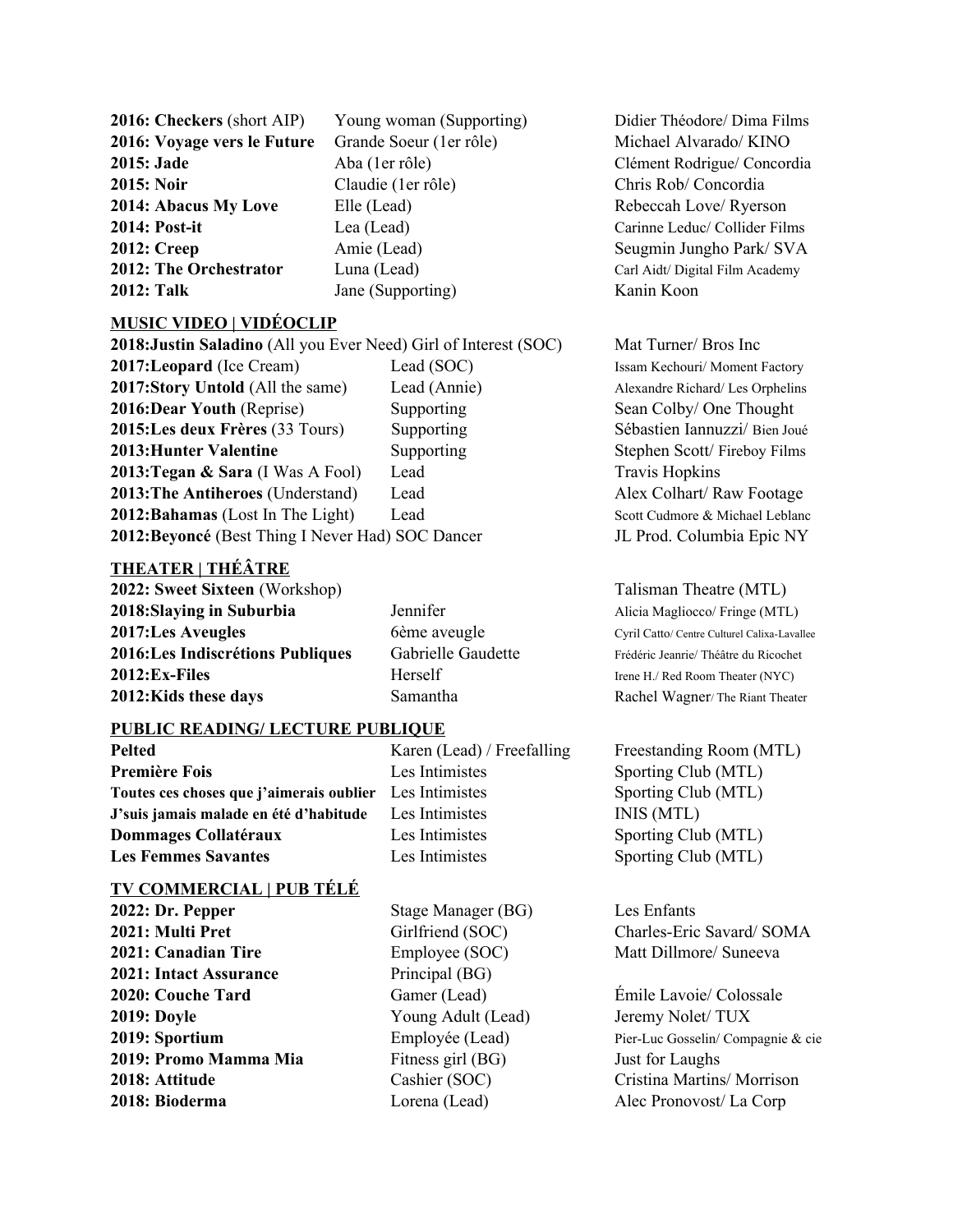**2018: Sleep Country (Bloom)** Woman Couple (SOC) Duane Andrews/ Kingstar Direct **2018: FIDO** Rooftop Girl (SOC) Matt Grimard / TAXI **2018: Le Barreau du Québec** Jeune adulte (SOC) Jeremie Compte/ Réservoir **2018: Dormez-Vous** Boss (SOC) Guillaume Bilodeau / Sid Lee **2017: TD Bank** Principal BG Michael Downing/ Partners **2017:** Lexus Principal BG **2016: Sail** Employée (SOC) Saint-Jacques Vallée Y+R **2016: Subway** Principal BG **2015: Hershey** Principal BG Jonathan Bensimon/ Les Enfants **2014: Canadian Curling Association** Team Player (Actor) Kyle Gerkens

### **WEB COMMERCIAL | PUB INM**

**2020: #TousContreUn (Covid)** Bus Girl (SOC) Sebastian Duguay/ Cossette **2018: La Roche-Posay** Freckle girl (SOC) Jimmy Francoeur/ Film Truck **2017: Smart Watch** Fruit Lady (SOC) Tom H. Lariviere / Sailor **2016: Emmi Fondu** Young adult (SOC) Thomas / BleuBlancRouge **2016: Via Rail** Principal BG **2016: FIDO** Hand Model Vincent Laberge / Motus Video **2015: Prager University** Sophia (SOC) Adrian Bellaire / Polymath **2014: Social media Week** Patron (Actor) Adam Massey **2012: Dumbo Lifestyle** Hipster (SOC) Chris Valori / Creative Soldier **2012: KY** Wife (SOC) Simon March **2012: Mulu.me** Model (SOC) Chateau Bezzara

### **CORPORATE | INDUSTRIEL**

**2021: TacCom** (Desjardins) Noemie (Lead) (Bilingue) Michel Tremblay Jr **2021: TacCom** (Option Consommateur)Youtuber (Lead) (Bilingue) Nicolas Pinson **2020: TacCom** (Desjardins) Youtuber (Lead) (Bilingue) Michel Tremblay Jr **2020: Collège de Trois-Rivieres** Animatrice (Télésouffleur) Emanuel St-Pierre **2018-21: Structube** (Furniture Store) Model (SOC) Olivier Séguin-Leduc **2017: TB Bank** (Best Practices) Maya (CSR) Larissa Primeau

## **PRINT COMMERCIAL | PUBLICITÉ PHOTO**

**Rose Buddha** (Local print commercial) (2021) **Ville de Québec** (Local print commercial) (2020) **Élection Canada** (National print commercial) (2019) **FIDO** (National print commercial) (2018) **Chevrolet Magazine** (Local – Spring Issue) (2016) **FIQ Santé** (Local print commercial) (2016) **Tocara Jewellery Magazine** (Magazine) (2015) **Bell Canada** (National print commercial) (2014) **EHS Dorms NYC** (Local NYC Ad) (2011)

# **VOICE-OVER | VOIX HORS-CHAMPS**

**2022: Flawless (4 commercials)** Femme Studio LaMajeure **2021:Desjardins (Vol d'identité)** Femme (Bilingual voice) Michel Tremblay/ TacCom **2020:Documentary Pilot** Narrator (Bilingual voice) Emanuel St-Pierre/ Hit Films **2018:Bioderma** (French Dubbing) Lorena (Lead) La Corp prod.

**2021: Vinted Lisa (Lead)** Lisa (Lead) Guillaume Simard/ Tungsten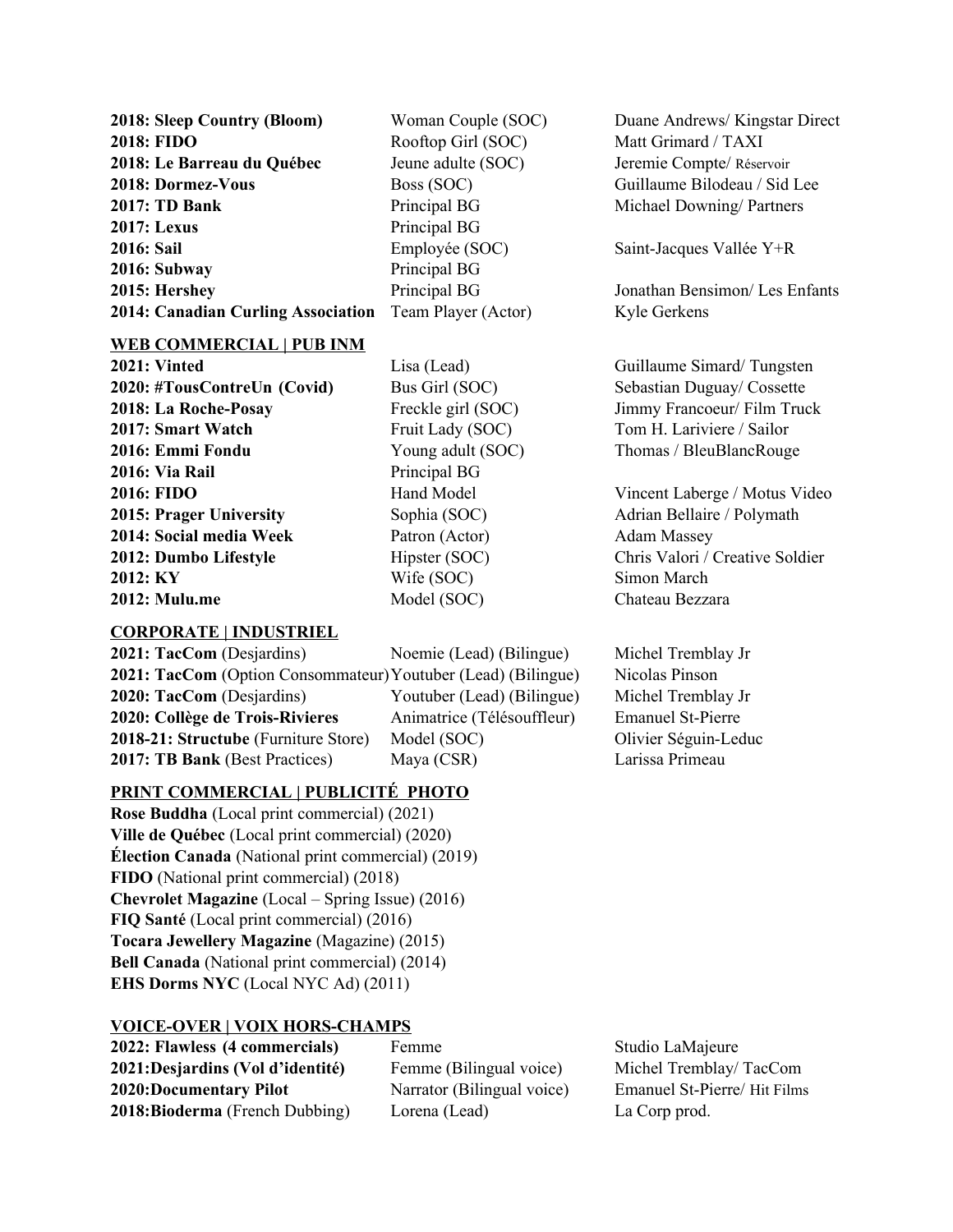| 2017: Where did you get it? (Radio PDFC)        |                | Teenager#1 | Audio Z                   |
|-------------------------------------------------|----------------|------------|---------------------------|
| 2016:Desjardins (Capsule 2 entrainements)       |                | Announcer  | PMT                       |
| 2016: Desjardins (Le Grand Défi David Doré)     |                | Announcer  | <b>PMT</b>                |
| 2016: Desjardins (Le Grand Défi David Veilleux) |                | Announcer  | <b>ONE</b>                |
| 2016:Desjardins (La passion du vélo) Announcer  |                |            | <b>PMT</b>                |
| <b>2012:HPV</b> (French Dubbing)                | Kathy          |            | Dir. KipKaplan/AudioWorks |
| <b>2012:Lymphedema</b> (French Dubbing)         | <b>Barbara</b> |            | Dir. KipKaplan/AudioWorks |
| 2012:Osteo (French Dubbing)                     | Anne           |            | Dir. KipKaplan/AudioWorks |
| 2012:CASLPO (French Dubbing)                    | Carol / Boy    |            | Dir. KipKaplan/AudioWorks |
| 2012: Lymphoma Neut. (French Dubbing) Carolyn   |                |            | Dir. KipKaplan/AudioWorks |
| 2012: Chartwell seniors (French Dubbing) Sharon |                |            | Dir. KipKaplan/AudioWorks |

## **TRAINING | FORMATIONS**

## **The Lee Strasberg Theatre & Film Insitute (NYC/ 2011-2012)**

**Acting:** Robert Ellerman, Tim Martin Crouse, Irma Sandrey, George Loros, Mauricio B., Bill Hopkins **Stage Combat:** J. Allen Suddeth *(Certified in Unarmed by the Society of American Fight Directors)* **Dance (Ballet & Jazz):** Jeffery Ferguson **Singing:** Bruce Baumer, Alba Quezada, Jan D.

# **The New York Conservatory for Dramatic Arts (NYC/ 2010-2011)**

**Acting:** Steve Permulter (Meisner), Carol Kastendieck (Uta Hagen) – Becky London (Acting Film/TV) **Voice & Speech:** Sara Buffamanti **Improvisation:** Judith Searcy **Movement/ Dance:** Connie Rotunda (Viewpoints/ Feldenkrais), Barry McNabb (Dance)

# **WORKSHOPS | ATELIERS DE FORMATION**

| <b>On-Camera Acting Class (Straeon)</b><br>Jock MacDonald (2020)                               |  |
|------------------------------------------------------------------------------------------------|--|
|                                                                                                |  |
| Lecture a vue, Diction, Français Normatif (Studio Syllabes)<br>Maryse Gagne (2020)             |  |
| <b>Studio Maison: Voix Publicitaires (Studio Syllabes)</b><br>Nicolas Charbonneaux (2020)      |  |
| <b>Private Coaching (On-Camera Acting)</b><br>Karl Graboshas (2017-2020)                       |  |
| <b>Acquiring an American Accent</b><br>Julia Lenardon (2015-2020)                              |  |
| Les Ateliers de préparation aux auditions en Fiction<br>Benoît Finley (2016-2020)              |  |
| Initiation a la Surimpression (Studio Syllabes)<br>Luc St-Denis $(2018)$                       |  |
| <b>Initiation au Doublage (Studio Syllabes)</b><br>Philippe Martin (2017)                      |  |
| <b>Accents &amp; Dialects</b> (British Estuary $-$ Irish $-$ French)<br>Suzanne Cerreta (2017) |  |
| Analyse de texte<br>Les Ateliers Danièle Fichaud (2017)                                        |  |
| Jeu & Gym (UDA)<br>Robert Favreau (2016-2017)                                                  |  |
| <b>Writing (Espace Scénique)</b><br>Martin Mercier (2016)                                      |  |
| Classe de maître en théâtre (Phase préparatoire)<br>Alice Ronfard (2015)                       |  |
| Jeu Caméra Phase 1 – 2 -3 (UDA)<br>Robert Favreau (2015-2016)                                  |  |
| <b>ACTRA Videogame Workshop (Dubbing-MOCAP)</b><br>Carlo Mestroni, Simon Peacock (2015)        |  |
| Les Ateliers de jeu Avancé<br>Jean-Pierre Bergeron (2014-2016)                                 |  |
| <b>Acting On-Camera (LBAS)</b><br>Lewis Baumander (2014)                                       |  |
| <b>Audition Technique I-II</b><br>Larissa Mair (2013)                                          |  |
| Mode é Arto (Jeu d'Acteur – Diction – Clown/mime – Impro)<br>Various teachers (2005-2009)      |  |

# **SPECIAL SKILLS | PARTICULARITÉS**

**Dance | Danse (Niveau débutant):** Charleston, Jazz, Ballet, Aerobic, Hip Hop